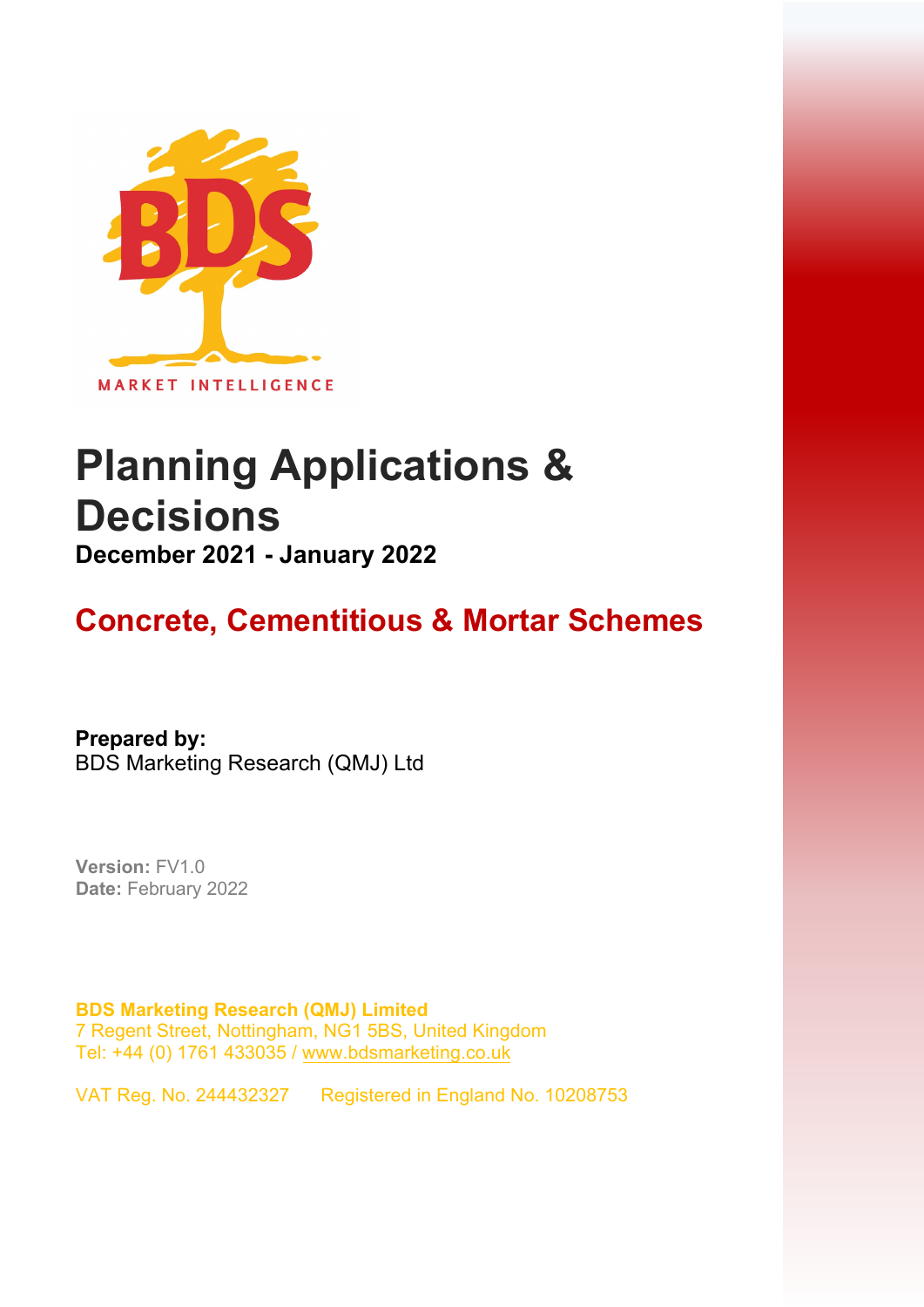



# **Planning Applications & Decisions**

**December 2021 - January 2022** 

## **Concrete, Cementitious & Mortar Schemes**

No part of this report may be reproduced, stored in a retrieval system in any form or by any means, electric, mechanical, photocopying, recording or otherwise, without prior written permission of BDS Marketing Research (QMJ) Limited, except for use within the company subscribing to the report.

Every possible precaution has been taken to ensure that the information in this report is accurate at the time of going to press. BDS Marketing Research (QMJ) Limited cannot accept responsibility for any loss or damage, including consequential loss, arising from this report.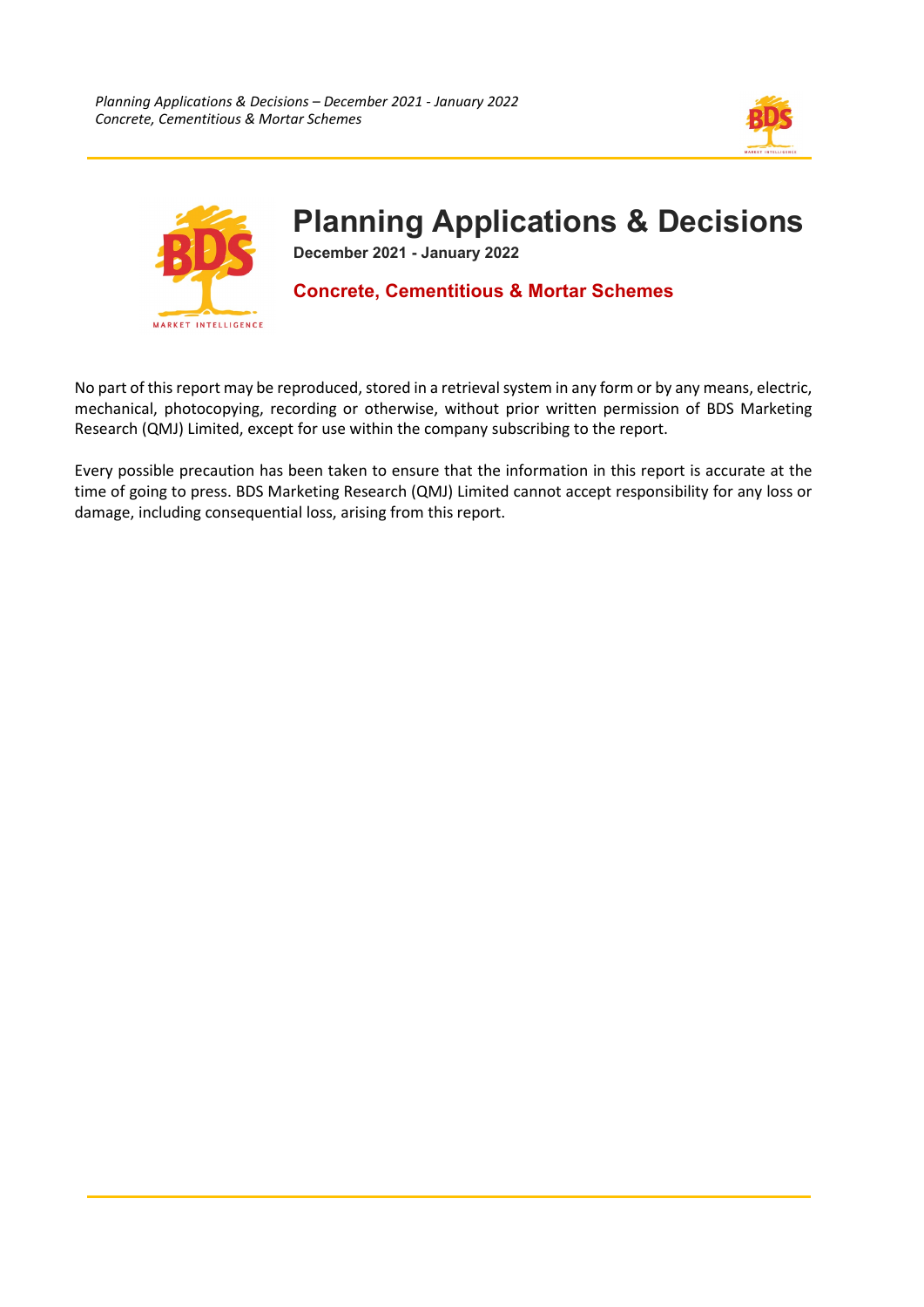

*Building knowledge for success*

#### Planning Applications and Consents for Concrete, Cementitious & Mortar Schemes

The December 2021 ‐ January 2022 Concrete, Cementitious & Mortar Schemes report contains new planning applications and decisions in Great Britain.

The report includes a total of 5 developments relating to:

- 2 Ready mixed concrete plants
- 1 Concrete block works
- 0 Brick works
- 0 Cementitious
- 0 Block paving
- 0 Tiles
- 1 Flooring
- 0 Pipes
- 1 Mortar
- 0 Other Concrete Products

BDS Marketing Research (QMJ) Ltd takes every care to ensure that the information contained in this report is accurate. All information is provided for the use of subscribers only and must not be divulged to any third party without the written agreement of BDS Marketing *Research (QMJ) Ltd.*

#### **BDS Market Intelligence**

BDS is an independent and innovative market research consultancy with over 30 years' experience specialising in minerals, heavy building materials industries and waste sectors. BDS provides marketing intelligence, insight and reports in addition to bespoke consultancy in the following areas: Aggregates, Ready Mixed Concrete, Asphalt, Cement, Concrete Products, Waste Management, and related sectors.

#### **Intelligent Reports**

BDS has a reputable portfolio of publicly available industry reports, amongst these are the BDS annual estimated outputs and market shares for key sectors including aggregates, asphalt, ready mixed concrete, concrete products and cement. Examples of other reports published by BDS include:

- Market Shares of ready mix concrete companies by county, region and country
- Outputs and market shares of Great Britain concrete block paving companies
- Outputs and market shares of Great Britain concrete block companies
- Directory of aggregates recycling plants in Great Britain
- Great Britain cement survey
- Great Britain cement survey
- Great Britain concrete products industry survey

#### **Intelligent Planning**

BDS monitor planning activity on a range of market sectors and products on a continuous basis across all the planning authorities in Great Britain, Northern Ireland and the Republic of Ireland. This information is made available to clients via the BDS online portal and monthly reports, through an annual subscription. For the aggregates industry, all planning activity relating to developments for minerals is tracked and published to subscribers.

#### **Intelligent Consultancy**

BDS has an extensive list of clients who commission bespoke, independent and industry sectors surveys and studies. These include market size assessment & analysis / prospects for new investments / business & product development / acquisition appraisals / commercial due diligence / company analysis, markets & prices / market-based research.

For further information on any of the above reports, planning or consultancy please email enquiries@bdsmarketing.co.uk or visit the BDS website at www.bdsmarketing.co.uk